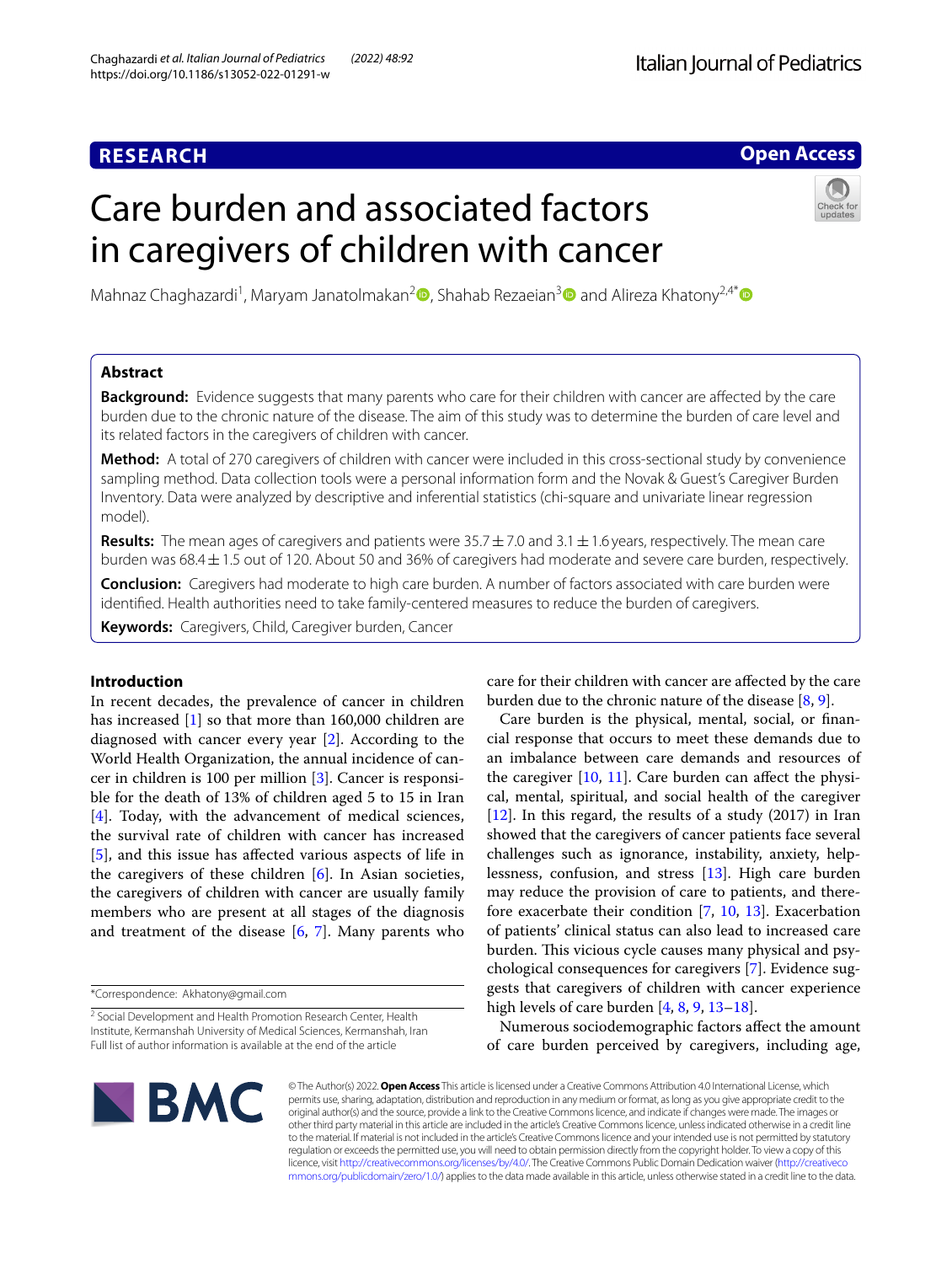gender, marital status, patient's age, education, occupation, and monthly income. Regarding the factors related to caring burden in the caregivers, studies have shown different results  $[4, 8, 9, 14–16, 18–20]$  $[4, 8, 9, 14–16, 18–20]$  $[4, 8, 9, 14–16, 18–20]$  $[4, 8, 9, 14–16, 18–20]$  $[4, 8, 9, 14–16, 18–20]$  $[4, 8, 9, 14–16, 18–20]$  $[4, 8, 9, 14–16, 18–20]$  $[4, 8, 9, 14–16, 18–20]$  $[4, 8, 9, 14–16, 18–20]$  $[4, 8, 9, 14–16, 18–20]$  $[4, 8, 9, 14–16, 18–20]$ . Since the first step in helping the caregivers with care burden is to identify them [[7,](#page-5-6) [10](#page-5-9), [11](#page-5-10)], identifying caregivers with care burden will play a crucial role in promoting their health and improving the quality of care provided to the patient [\[21](#page-5-17)]. Due to the limited number of studies that have examined the care burden and related factors in the caregivers of children with cancer in Iran, the current study was performed to determine the level of care burden and the factors associated with it in the caregivers of children with cancer.

## **Material and methods**

#### **Study design**

The present study is a cross-sectional descriptive-analytical study. In cross-sectional studies, it is not possible to determine the cause-and-efect relationships between the study variables because the exposure and outcome variables are collected simultaneously  $[22]$  $[22]$  $[22]$ . The study was designed and reported based on the Strengthening the Reporting of Observational Studies in Epidemiology (STROBE) guidelines [[23\]](#page-5-19).

#### **Sample and sampling method**

The study population included the caregivers of children with cancer admitted to the oncology ward of Mohammad Kermanshahi Hospital in Kermanshah, western Iran. This hospital with 70 active beds is the main center of pediatric cancer in western Iran. Based on the results of the study of Lee et al.  $(2015)$   $[24]$  $[24]$ , with 95% confidence and 80% power, 245 people were estimated using the correlation coefficient formula, and with a nonresponse probability, 10% was added to the fnal sample size. Finally, 270 participants were included in the study by convenience sampling method. The inclusion criteria were having a child with cancer, being literate, and consent to participate in the study.

#### **Instruments**

The Study instruments included a personal information form and the Novak & Guest's Caring Burden Inventory (CBI). The personal information form consisted of two parts. The first part included four questions on the characteristics of hospitalized children in terms of age, sex, type of cancer, and duration of cancer. The second part, with eight questions, was dedicated to the characteristics of the caregivers and included questions about age, sex, marital status, education, occupation, monthly income, family relationship with the patient, and average time of patient care. CBI was developed by Novak & Guest (1989)  $[25]$  $[25]$  $[25]$ . This tool has been psychometrically assessed in previous studies. Shin et al. (2017) assessed the internal consistency of the questionnaire and reported a Cronbach's alpha level of 89.0  $[26]$  $[26]$ . The Persian version of this instrument has been psychometrically evaluated in Iran, with a Cronbach's alpha coefficient of  $0.92$  [ $27$ ].

The CBI has 24 items and consists of five subscales, including time-dependent (questions 1 to 5), evolutionary (questions 6 to 10), physical (questions 11 to 14), social (questions 15 to 19), and emotional (questions 20 to 24). The items are of the five-point Likert type, including completely false, false, somewhat true, true, and absolutely true, which are rated from one to fve, respectively. Examples of questionnaire items are "I do not get enough sleep", "my health is affected", and "I feel physically tired". The score range of the questionnaire is from 24 to 120. The individuals are classified into mild  $(24-47)$ , moderate (48–71), severe (72–95), and very severe (96–120) categories [\[25](#page-5-21), [27\]](#page-6-0).

## **Data collection**

To collect data, the researcher referred to the oncology department of Mohammad Kermanshahi Hospital every day and included the qualifed caregivers in the study. For this purpose, the objectives of the study were frst stated to the caregivers, and if they were satisfed, the questionnaires were provided to them and collected after completion.

#### **Statistical analysis**

Data were analyzed by SPSS-18 software using descriptive and inferential statistics. In the descriptive part, mean, standard deviation and frequency distribution were used to describe the variables. Chi-square test and linear regression model were used in the inferential part. The chi-square test was used to determine the relationship between sociodemographic variables in terms of the categories of care burden intensity. Univariate linear regression model was used to determine the factors related to care stress (as a quantitative variable). The desired level of significance was <0.05.

## **Ethical considerations**

The ethics committee of Kermanshah University of Medical Sciences approved the study with the code IR.KUMS.REC.1397.1016. The objectives of the study were explained to all participants, and informed written consent was obtained from them. The participants were reassured about the confdentiality of their personal information.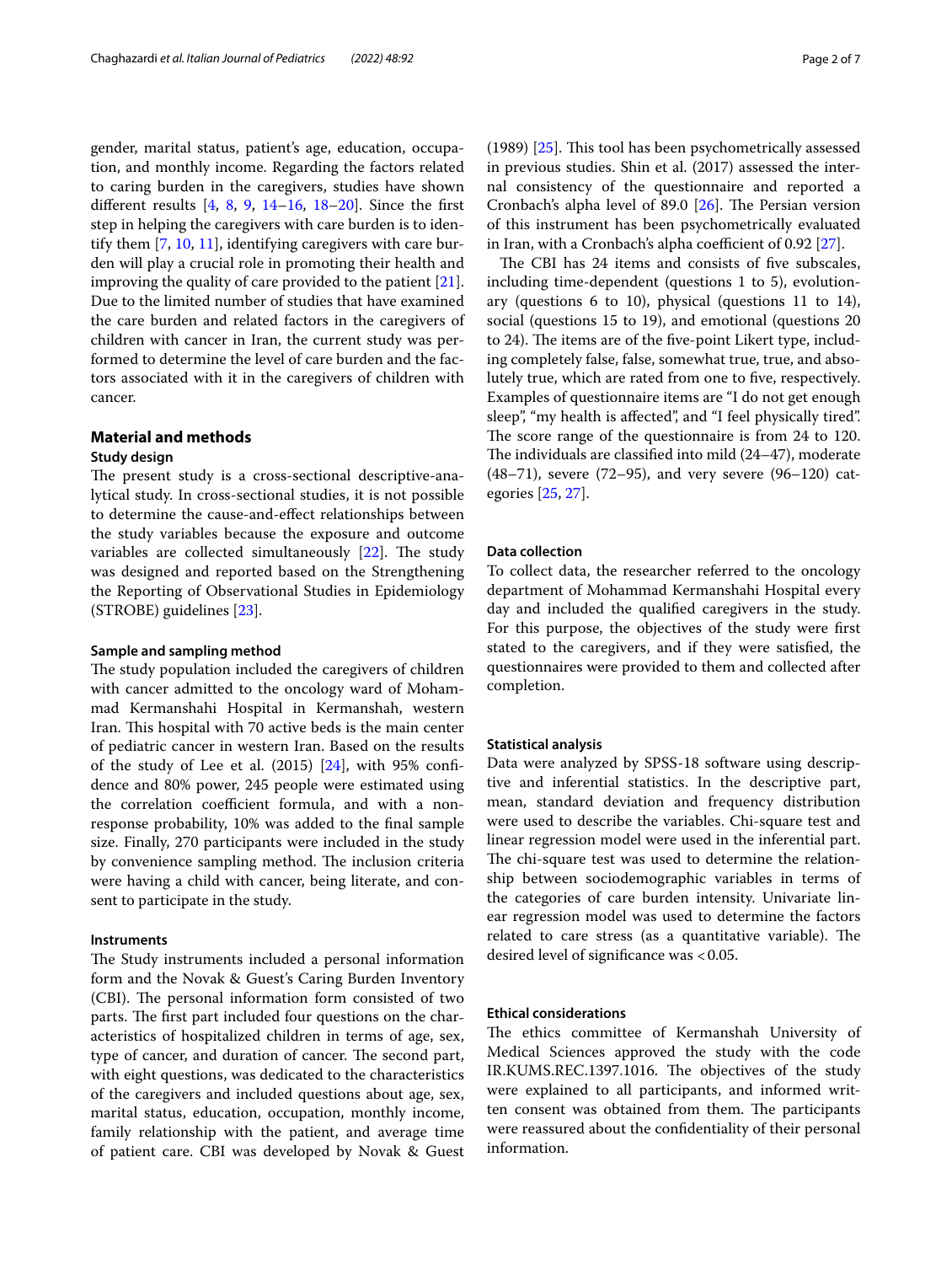## **Results**

The mean age of patients was  $3.1 \pm 1.6$  vears. Most patients were male  $(n=142, 52.6\%)$ , and the most common type of cancer was acute lymphoblastic leukemia  $(n=193, 71.5%)$ . The mean duration of cancer diagnosis was  $0.6 \pm 0.7$  months. The mean age of caregivers was  $35.7 \pm 7.0$  years, and most of them were female ( $n=189$ , 70%), married  $(n=244, 90.4)$ , and parents of children  $(n=246, 91.2%)$  and had high school diploma  $(n=98, 10.2%)$ 36.3%) and insufficient income  $(n=257, 95.2)$ . The maximum amount of care was 19–24hours (*n*=133, 14.3%) (Table [1\)](#page-2-0).

The mean care burden in the caregivers was  $68.4 \pm 1.5$ out of 120. About 51.0% (*n*=140) and 36.0% (*n*=97) of caregivers had moderate and severe care burden, respec-tively (Table [2\)](#page-3-0). The results of univariate linear regression model showed that the care burden was 8.5 times higher in the female caregivers than in male caregivers on average  $(p=.004)$ . The single caregivers had significantly higher care burden than the married ones  $(p=.003)$ . The level of care burden in the caregivers who were seconddegree relatives of the patient was signifcantly lower than those who were the frst-degree relatives of the patient  $(p=.005)$ . The results showed that care burden decreased with a rise in education level  $(p=.001)$ . The employed caregivers had less care burden than unemployed

<span id="page-2-0"></span>

|  |  | <b>Table 1</b> Demographic characteristics of caregivers ( $N = 270$ ) |  |  |
|--|--|------------------------------------------------------------------------|--|--|
|--|--|------------------------------------------------------------------------|--|--|

| Subgroup                  | n(%)       |
|---------------------------|------------|
| < 40                      | 216 (80.0) |
| $\geq 40$                 | 54 (20.0)  |
| Male                      | 81(30.0)   |
| Female                    | 189(70.0)  |
| Single                    | 26(9.6)    |
| Married                   | 244(90.4)  |
| Parent                    | 246(91.2)  |
| Sibling                   | 12(4.4)    |
| Others                    | 12(4.4)    |
| Primary                   | 77(28.5)   |
| Secondary                 | 53(19.6)   |
| High school diploma       | 98(36.3)   |
| Academic                  | 42(15.6)   |
| Unemployed                | 195 (72.2) |
| Employed                  | 22(8.2)    |
| Self-employed             | 53 (19.6)  |
| Insufficient for expenses | 257(95.2)  |
| Sufficient for expenses   | 13(4.8)    |
| $1 - 6$                   | 30(11.1)   |
| $7 - 12$                  | 64 (23.7)  |
| $13 - 18$                 | 43 (15.9)  |
| $19 - 24$                 | 133 (49.3) |
|                           |            |

caregivers  $(p=.031)$ . Further, as the number of hours of patient care increased, the amount of care burden increased significantly  $(p < .001)$ . Moreover, the amount of care burden decreased by an average of 0.9units with one year increase to the patient's age, which was statistically significant  $(p < .001)$ . Patient's gender and caregiver's income level did not predict care burden (Table [3](#page-4-0)).

## **Discussion**

This cross-sectional study was conducted to determine the level of care burden and its related factors in the caregivers of children with cancer in Iran. In line with previous studies [\[4](#page-5-3), [15,](#page-5-23) [17,](#page-5-24) [18](#page-5-13), [28](#page-6-1)], most caregivers of children with cancer endured moderate to high care burden. Cancer diagnosis and treatment cause many psychological problems for the family of a child with cancer. Care burden is one of the most common psychological problems [[29\]](#page-6-2). Multiple factors can cause care burden in the caregivers of children with cancer, including the challenges associated with cancer treatment, fnancial problems, lack of information about the course of the disease, feelings of inadequacy, worries about the future of the child, and disorganized family life [\[4](#page-5-3), [15\]](#page-5-23). Caring for children with cancer is the main responsibility of the family, which puts a lot of care burden on the family members, especially parents. In this regard, the results of a study (2018) showed that the caregivers of patients with cancer were under a lot of stress and were always worried about an unpleasant event, thereby causing a lot of care burden [\[13](#page-5-12)].

Consistent with the study of Schrank et al. (2016) [\[20](#page-5-16)], the level of care burden was higher in the female caregivers than the male caregivers. Mother caregivers believe that no one can take care of a sick child as much as they do [\[30\]](#page-6-3). According to the Iranian culture, mothers play the main role of caregiver for the sick child. For this reason and considering the longer time that Iranian mothers spend with a sick child, it is not far-fetched to expect high care burden among them. However, the results of a study in Mexico (2019) showed that gender is not a predictor of care burden [\[31\]](#page-6-4).

Single caregivers had less care burden than married caregivers. Contrary to the current study, the results of a study (2019) in Iran showed that married mothers had less care burden than single mothers [\[16\]](#page-5-15). Moreover, two studies in the Netherlands (2014) and Canada (2012) showed single mothers had high care burden [[32](#page-6-5), [33\]](#page-6-6). However, single caregivers seem to be more prone to fnancial problems and parenting stress than married caregivers [[32](#page-6-5), [33\]](#page-6-6), which contributes to their high care burden. Diferences in the results of these studies can be related to diferences in the living conditions of caregivers and their individual characteristics.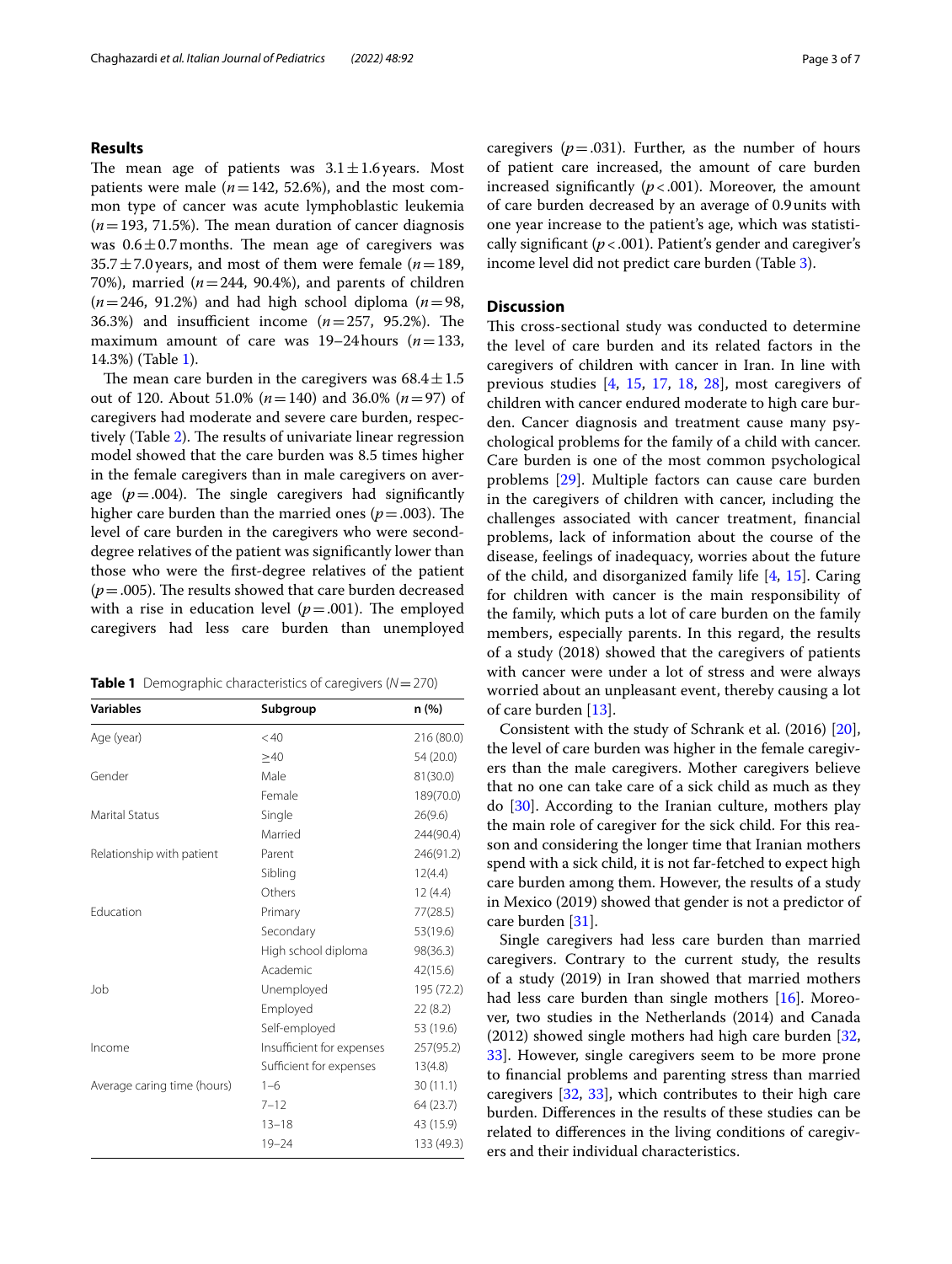| <b>Variables</b>            | Subgroup                  | Intensity of care burden |                 |                |                    | p-value |
|-----------------------------|---------------------------|--------------------------|-----------------|----------------|--------------------|---------|
|                             |                           | Low,<br>n(%)             | Middle,<br>n(%) | High,<br>n (%) | Very high,<br>n(%) |         |
| Age                         | < 40                      | 15(6.9)                  | 108 (50.0)      | 82 (37.9)      | 11(5.2)            | .267    |
|                             | $\geq 40$                 | 6(11.2)                  | 32 (59.2)       | 15(27.8)       | 1(1.8)             |         |
| Gender                      | Male                      | 9(11.0)                  | 48 (59.3)       | 22(27.2)       | 2(2.5)             | .095    |
|                             | Female                    | 12(6.3)                  | 92 (48.7)       | 75 (39.7)      | 10(5.3)            |         |
| Relationship with patient   | Parent                    | 15(6.1)                  | 126(51.3)       | 94 (38.2)      | 11(4.4)            | .016    |
|                             | Sibling                   | 3(25.0)                  | 6(50.0)         | 2(16.7)        | 1(8.3)             |         |
|                             | Others                    | 3(25.0)                  | 8(66.7)         | 1(8.3)         | 0(0.0)             |         |
| Marital status              | Single                    | 15(6.2)                  | 126(51.6)       | 92 (37.7)      | 11(4.5)            | .012    |
|                             | Married                   | 6(23.1)                  | 14 (53.8)       | 5(19.3)        | 1(3.8)             |         |
| Average caring time (hours) | $1 - 6$                   | 6(20.0)                  | 19(63.3)        | 5(16.7)        | 0(0.0)             | .001    |
|                             | $7 - 12$                  | 8(12.5)                  | 37 (57.8)       | 18(28.1)       | 1(1.6)             |         |
|                             | $13 - 18$                 | 2(4.6)                   | 29(67.5)        | 11(25.6)       | 1(2.3)             |         |
|                             | $19 - 24$                 | 5(3.8)                   | 55 (41.3)       | 63 (47.4)      | 10(7.5)            |         |
| Education                   | Primary                   | 2(2.6)                   | 35 (45.4)       | 36(46.7)       | 4(5.3)             | .040    |
|                             | Secondary                 | 2(3.7)                   | 32 (60.4)       | 16(30.2)       | 3(5.7)             |         |
|                             | High school diploma       | 9(9.2)                   | 51 (52.0)       | 35(35.7)       | 3(3.1)             |         |
|                             | Academic                  | 8(19.0)                  | 22(52.4)        | 10(23.8)       | 2(4.8)             |         |
| Job                         | Unemployed                | 12(6.2)                  | 94 (48.2)       | 78 (40.0)      | 11(5.6)            | 0.052   |
|                             | Employed                  | 4(18.2)                  | 11(50.0)        | 7(31.8)        | 0(0.0)             |         |
|                             | Self-employed             | 5(9.5)                   | 35 (66.0)       | 12(22.6)       | 1(1.9)             |         |
| Income                      | Insufficient for expenses | 19(7.4)                  | 132 (51.4)      | 95 (37.0)      | 11(4.2)            | 0.363   |
|                             | Sufficient for expenses   | 2(15.4)                  | 8(61.5)         | 2(15.4)        | 1(7.7)             |         |

<span id="page-3-0"></span>**Table 2** Frequency distribution of care burden in terms of sociodemographic variables of caregivers (*N*=270)

Caregivers who were the frst-degree relatives of the patient had more care burden than those who were the second-degree relatives. Evidence suggests that parents are the primary caregivers of children with chronic diseases that are present at all stages of diagnosis and treatment  $[6, 7, 14, 34]$  $[6, 7, 14, 34]$  $[6, 7, 14, 34]$  $[6, 7, 14, 34]$  $[6, 7, 14, 34]$  $[6, 7, 14, 34]$  $[6, 7, 14, 34]$  $[6, 7, 14, 34]$  $[6, 7, 14, 34]$ . Having a child with cancer can fundamentally change the family life, putting parents in a difficult and stressful situation and making them experience a lot of care burden.

In line with a previous study [[14\]](#page-5-14), the results showed that caregivers with high education level experienced less care burden than caregivers with low education level. However, some studies have indicated no relationship between education and care burden [[16\]](#page-5-15). Those who are more educated may be better able to manage their stress and have more problem-solving skills [\[4](#page-5-3), [16\]](#page-5-15). On the other hand, caregivers with low levels of education may have low socio-economic levels and therefore have less resources to meet the needs of patient care [\[19](#page-5-25)].

Consistent with previous studies [[4,](#page-5-3) [18,](#page-5-13) [35](#page-6-8)], caregivers with good financial status had less care burden. This may be due to the fact that well-off families can receive more supportive services from the community or provide better treatment for the child, which can improve the patient's clinical condition and reduce parental care burden  $[18]$ . In this regard, the results of a qualitative study (2021) in China showed that the cost of cancer treatment for families with sick children was high, which made them stressful. Furthermore, fnancial problems were one of the main reasons for stopping treatment in this study [[35\]](#page-6-8). Inadequate income reduces the quality of life, which in turn increases perceived care pressure.

In line with previous studies [[13](#page-5-12), [18\]](#page-5-13), the results showed that the amount of care burden increased signifcantly as the number of caring hours increased. Normally, when the hours of caring for a sick child are long, the caregivers expend more energy, which leads to an increase in perceived care burden.

In the present study, the amount of care burden decreased by an average of 0.9units when the child's age increased by one year. However, in some studies (2019), an inverse correlation has been reported between care pressure and child's age [\[17](#page-5-24), [18,](#page-5-13) [36\]](#page-6-9). Nevertheless, Arab et al. (2019) and Adib-Hajbaghery et al. (2019) reported the age of the child was not a predictor of caring stress [[16\]](#page-5-15). It is expected that a younger sick child needs more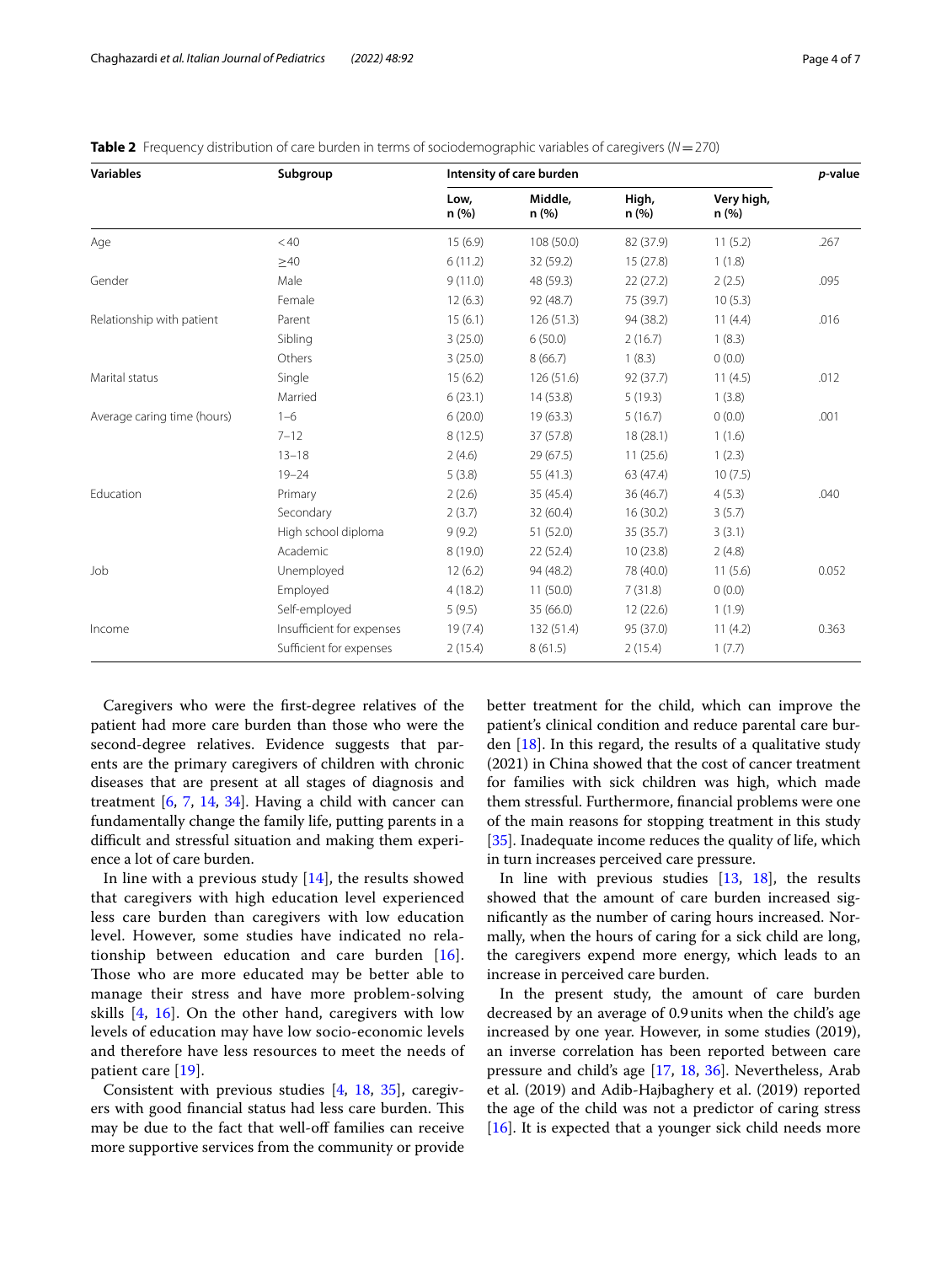| <b>Variables</b>            | Subgroup                  | no (%)     | B        | <b>SE</b>     | 95% Cl*         | P-value                  |
|-----------------------------|---------------------------|------------|----------|---------------|-----------------|--------------------------|
| Age (year)                  | < 40                      | 216(80.0)  | Ref.     |               |                 |                          |
|                             | $\geq 40$                 | 54 (20.0)  | $-4.15$  | 2.27          | $-8.63, 0.33$   | 0.069                    |
| Gender                      | Male                      | 81 (30.0)  | Ref.     | $-$           |                 | $-$                      |
|                             | Female                    | 189 (70.0) | 5.80     | 1.97          | 1.92, 9.66      | 0.004                    |
| Relationship with patient   | Parent                    | 246 (91.2) | Ref.     | $-$           |                 | $\equiv$                 |
|                             | Sibling                   | 12(4.4)    | $-8.37$  | 4.36          | $-16.97, 0.22$  | 0.056                    |
|                             | Others                    | 12(4.4)    | $-12.46$ | 4.36          | $-21.05, -3.87$ | 0.005                    |
| Marital status              | Married                   | 244 (90.4) | Ref.     | $\frac{1}{2}$ |                 | $\overline{\phantom{a}}$ |
|                             | Single                    | 26(9.6)    | $-9.05$  | 3.05          | $-15.06, -3.04$ | 0.003                    |
| Education                   | Primary                   | 77(28.5)   | Ref.     | $\frac{1}{2}$ |                 | $\frac{1}{2}$            |
|                             | Secondary                 | 53 (19.6)  | $-5.05$  | 2.62          | $-10.20, 0.10$  | 0.055                    |
|                             | High school diploma       | 98 (36.3)  | $-7.83$  | 2.23          | $-12.23, -3.43$ | 0.001                    |
|                             | Academic                  | 42 (15.6)  | $-9.30$  | 2.81          | $-14.84, -3.76$ | 0.001                    |
| Income                      | Insufficient for expenses | 257(95.2)  | Ref.     |               |                 | $\sim$                   |
|                             | Sufficient for expenses   | 13(4.8)    | $-5.16$  | 4.30          | $-13.55, 3.23$  | 0.228                    |
| Job                         | Unemployed                | 195 (72.2) | Ref.     | $\sim$        | $\equiv$        | $\frac{1}{2}$            |
|                             | Employed                  | 22(8.2)    | $-7.2$   | 3.32          | $-13.74, -0.66$ | 0.031                    |
|                             | Self-employed             | 53 (19.6)  | $-6.38$  | 2.29          | $-10.89, -1.88$ | 0.006                    |
| Average caring time (hours) | $1 - 6$                   | 30(11.1)   | Ref.     |               |                 |                          |
|                             | $7 - 12$                  | 64(23.7)   | 6.11     | 3.12          | $-0.04, 12.26$  | 0.051                    |
|                             | $13 - 18$                 | 43 (15.9)  | 9.45     | 3.36          | 2.84, 16.06     | 0.005                    |
|                             | $19 - 24$                 | 133 (49.3) | 15.28    | 2.85          | 9.66, 20.90     | < 0.001                  |
| Gender of child             | Male                      | 142(52.6)  | Ref.     |               |                 | $-$                      |
|                             | Female                    | 128(47.4)  | $-0.35$  | 1.83          | $-3.96, 3.26$   | 0.85                     |
| Age of child (year)         |                           |            | $-0.93$  | 0.22          | $-1.37, -0.50$  | < 0.001                  |

<span id="page-4-0"></span>**Table 3** Factors associated with care burden by univariate liner regression ( $N=270$ )

\* Confdence Interval

care, which will naturally put a lot of care burden on caregivers.

In line with previous studies [[14,](#page-5-14) [19\]](#page-5-25) the employed caregivers had less care burden than the unemployed caregivers. However, some studies have shown no relationship between employment status and care burden [[16\]](#page-5-15). Employed caregivers are usually financially independent and able to meet the diferent needs of the family and the sick child, but unemployed caregivers do not have a good fnancial situation, which reduces their quality of life and in turn leads to an increase in their caregiving pressure.

In the present study, no relationship was found between the sex of the sick child and care burden in the caregivers, which is in line with the results of the study of Motlagh et al. (2019) [\[17](#page-5-24)]. But in the study of Santo et al. (2009), this relationship was signifcant, and caregivers whose sick children were male had a greater care burden [\[30](#page-6-3)]. However, caring for a child with cancer, whether a boy or a girl, exposes their caregivers to a lot of care burden.

#### **Study limitations**

The current study was conducted in a public hospital whose patients are usually from low-income groups in the community, thereby afecting the amount of care burden perceived by caregivers. The stage and degree of cancer in the children and the time from the diagnosis can afect the amount of care burden in caregivers, which was not considered in the current study due to the limited number of patients. The last limitation is related to the nature of cross-sectional studies. In these studies, it is not possible to determine the cause-andefect relationships between the studied variables, and the current study is no exception to this limitation.

## **Conclusion**

In the current study, most caregivers of children with cancer experienced moderate to high care burden. Variables related to care burden included the caregiver's gender, family relationship with the patient, marital status, education, occupation, length of caring hours, and age of the sick child. To reduce care burden, the health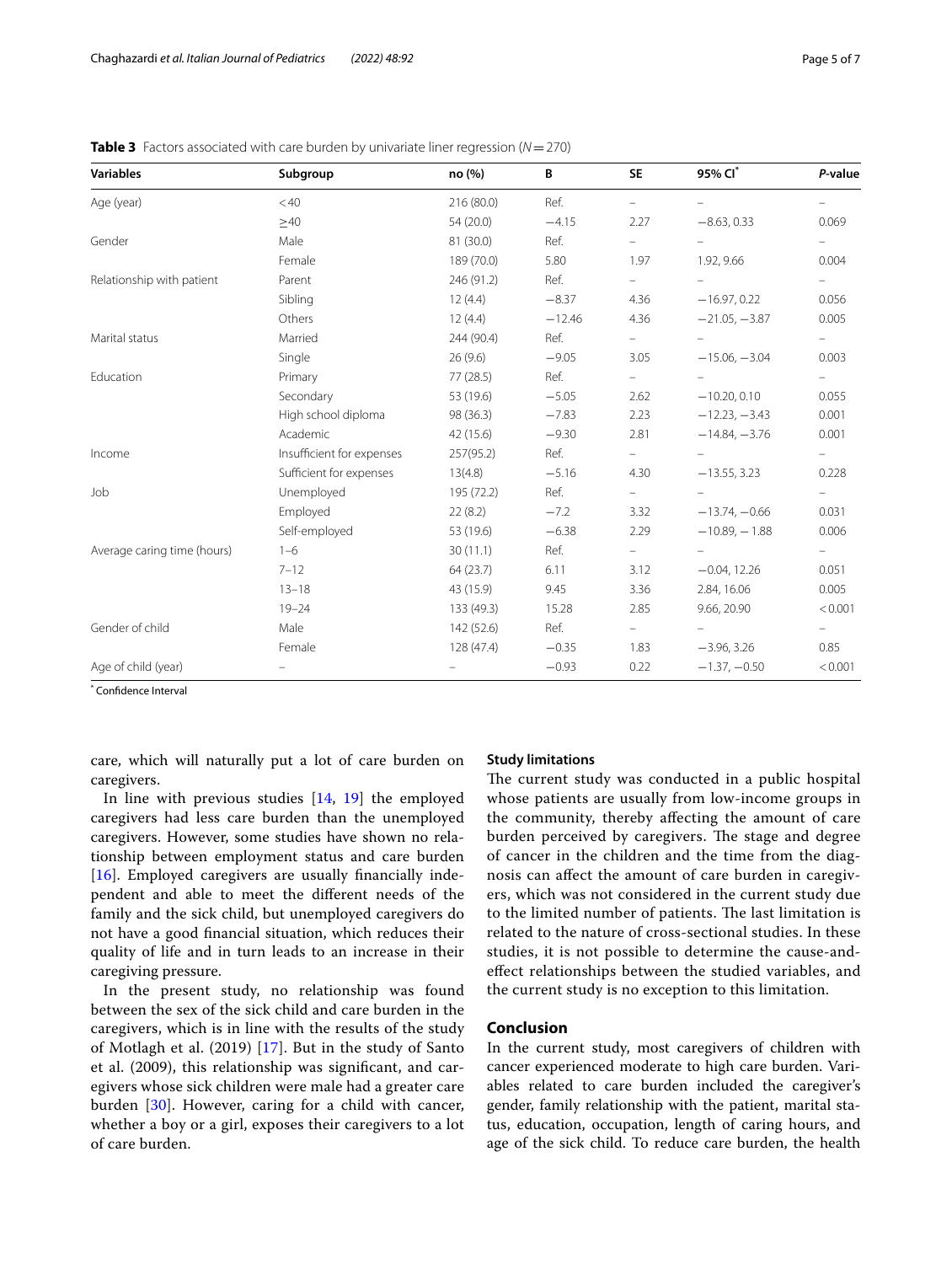authorities need to take family-centered measures to reduce the caregiver burden. In this regard, referring low-income caregivers to support organizations, providing counseling services, as well as holding training workshops on caring for children with cancer can be useful. Future studies are suggested to investigate the effect of intervention measures on the care burden of caregivers of children with cancer.

#### **Abbreviation**

CBI: Caring Burden Inventory.

#### **Acknowledgments**

We would like to thank all the caregivers who participated in this study.

#### **Authors' contributions**

MC, SR, MJ, and AK contributed to the design of the study. MC collected the data. SR analyzed the data. MC, SR, MJ, and AK wrote the fnal draft. All the authors read and approved the version for submission.

#### **Funding**

This study was drawn from a research project (No. 980020) sponsored by the deputy of research and technology of Kermanshah University of Medical Sciences.

#### **Availability of data and materials**

The identifed datasets analyzed during the current study are available from the corresponding author on a reasonable request.

#### **Declarations**

#### **Ethics approval and consent to participate**

The ethics committee of Kermanshah University of Medical Sciences approved the study with the code IR.KUMS.REC.1397.1016. Written informed consent was obtained from all the participants.

#### **Consent for publication**

Not applicable.

#### **Competing interests**

The authors declare there are no competing interests.

#### **Author details**

<sup>1</sup> Student Research Committee, Kermanshah University of Medical Sciences, Kermanshah, Iran. <sup>2</sup> Social Development and Health Promotion Research Center, Health Institute, Kermanshah University of Medical Sciences, Kermanshah, Iran. <sup>3</sup>School of Health, Kermanshah University of Medical Sciences, Kermanshah, Iran. <sup>4</sup>Infectious Diseases Research Center, Kermanshah University of Medical Sciences, Kermanshah, Iran.

Received: 11 January 2022 Accepted: 5 June 2022<br>Published online: 13 June 2022

#### **References**

- <span id="page-5-0"></span>1. Toledano-Toledano F, Luna D, Moral de la Rubia J, Martínez Valverde S, Bermúdez Morón CA, Salazar García M, et al. Psychosocial factors predicting resilience in family caregivers of Children with Cancer: A Cross-Sectional study. Int J Environ Res Public Health. 2021;18(2):748.
- <span id="page-5-1"></span>2. Sajjadi H, Vameghi M, Ghazinour M, KhodaeiArdakani M. Caregivers' quality of life and quality of services for children with cancer: a review from Iran. Global J Health Sci. 2013;5(3):173.
- <span id="page-5-2"></span>3. Hassanipour S, Fathalipour M, Delam H, Ghorbani M, Abdzadeh E, Arab-Zozani M, et al. The Incidence of Childhood Cancer in Iran: A

systematic review and meta-analysis. Iran J Pediatr Hematol Oncol. 2019;9(3):193–206.

- <span id="page-5-3"></span>4. Ahmadi M, Rassouli M, Karami M, Abasszadeh A, Poormansouri S. Care burden and its related factors in parents of children with cancer. Iran J Nurs. 2018;31(111):40–51.
- <span id="page-5-4"></span>5. Rahimi S, Fadakar Soghe R, Tabri R, Kazemnezhad LE. Related factors with Quality of Life among preschool children with cancer. Holist Nurs Midwifery. 2013;24(71):30–9.
- <span id="page-5-5"></span>6. Lim HA, Tan JY, Chua J, Yoong RK, Lim SE, Kua EH, et al. Quality of life of family caregivers of cancer patients in Singapore and globally. Singap Med J. 2017;58(5):258.
- <span id="page-5-6"></span>7. Jafari H, Ebrahimi A, Aghaei A, Khatony A. The relationship between care burden and quality of life in caregivers of hemodialysis patients. BMC Nephrology. 2018;19(1):321.
- <span id="page-5-7"></span>8. Wiener L, Battles H, Zadeh S, Pelletier W, Arruda-Colli MNF, Muriel AC. The perceived infuence of childhood cancer on the parents' relationship. Psycho-oncology. 2017;26(12):2109–17.
- <span id="page-5-8"></span>9. Valizadeh LJF, Pashaee S. Determinants of care giving burden in parents of child with cancer at Tabriz children medical and training center. J Clin Nurs Midwifery. 2014;3(2):13–20.
- <span id="page-5-9"></span>10. Kahriman F, Zaybak A. Caregiver burden and perceived social support among caregivers of patients with cancer. Asian Pac J Cancer Prev. 2015;16(8):3313–7.
- <span id="page-5-10"></span>11. Hsu T, Loscalzo M, Ramani R, Forman S, Popplewell L, Clark K, et al. Factors associated with high burden in caregivers of older adults with cancer. Cancer. 2014;120(18):2927–35.
- <span id="page-5-11"></span>12. Chindaprasirt J, Limpawattana P, Pakkaratho P, Wirasorn K, Sookprasert A, Kongbunkiat K, et al. Burdens among caregivers of older adults with advanced cancer and risk factors. Asian Pac J Cancer Prev. 2014;15(4):1643–8.
- <span id="page-5-12"></span>13. Nemati S, Rassouli M, Ilkhani M, Baghestani AR. Perceptions of family caregivers of cancer patients about the challenges of caregiving: a qualitative study. Scand J Caring Sci. 2018;32(1):309–16.
- <span id="page-5-14"></span>14. Adib-Hajbaghery M, Ahmadi B. Caregiver burden and its associated factors in caregivers of children and adolescents with chronic conditions. Int J Community Based Nurs Midwifery. 2019;7(4):258.
- <span id="page-5-23"></span>15. Ahmadi M, Rasouli M, Gheibizadeh M, Karami M, Poormansouri S. Predictors of Caregiver Burden among Parents of Children with Cancer. Iran J Pediatr Hematol Oncol. 2019;9(4):253–63.
- <span id="page-5-15"></span>16. Arab M, Bernstein C, Haghshenas A, Ranjbar H. Factors associated with caregiver burden for mothers of children undergoing Acute Lymphocytic Leukemia (ALL) treatment. Palliat Support Care. 2020;18(4):405–12.
- <span id="page-5-24"></span>17. Motlagh ME, Mirzaei-Alavijeh M, Hosseini SN. Care burden in parents of children with leukemia: a cross-sectional study in the west of Iran. Int J Pediatr. 2019;7(6):9541–8.
- <span id="page-5-13"></span>18. Wang J, Shen N, Zhang X, Shen M, Xie A, Howell D, et al. Care burden and its predictive factors in parents of newly diagnosed children with acute lymphoblastic leukemia in academic hospitals in China. Support Care Cancer. 2017;25(12):3703–13.
- <span id="page-5-25"></span>19. Govina O, Kotronoulas G, Mystakidou K, Katsaragakis S, Vlachou E, Patiraki E. Efects of patient and personal demographic, clinical and psychosocial characteristics on the burden of family members caring for patients with advanced cancer in Greece. Eur J Oncol Nurs. 2015;19(1):81–8.
- <span id="page-5-16"></span>20. Schrank B, Ebert-Vogel A, Amering M, Masel EK, Neubauer M, Watzke H, et al. Gender diferences in caregiver burden and its determinants in family members of terminally ill cancer patients. Psycho-Oncology. 2016;25(7):808–14.
- <span id="page-5-17"></span>21. Caruso R, Breitbart W. Mental health care in oncology. Contemporary perspective on the psychosocial burden of cancer and evidence-based interventions. Epidemiol Psychiatr Sci. 2020;29.
- <span id="page-5-18"></span>22. Solem RC. Limitation of a cross-sectional study. Am J Orthod Dentofac Orthop. 2015;148(2):205.
- <span id="page-5-19"></span>23. Cuschieri S. The STROBE guidelines. Saudi J Anaesth. 2019;13(Suppl 1):S31.
- <span id="page-5-20"></span>24. Lee KC, Yiin JJ, Lu SH, Chao YF. The burden of caregiving and sleep disturbance among family caregivers of advanced cancer patients. Cancer Nurs. 2015;38(4):E10–8.
- <span id="page-5-21"></span>25. Novak M, Guest C. Application of a multidimensional caregiver burden inventory. Gerontologist. 1989;29(6):798–803.
- <span id="page-5-22"></span>26. Shin JY, Lim JW, Shin DW, Kim SY, Yang HK, Cho J, et al. Underestimated caregiver burden by cancer patients and its association with quality